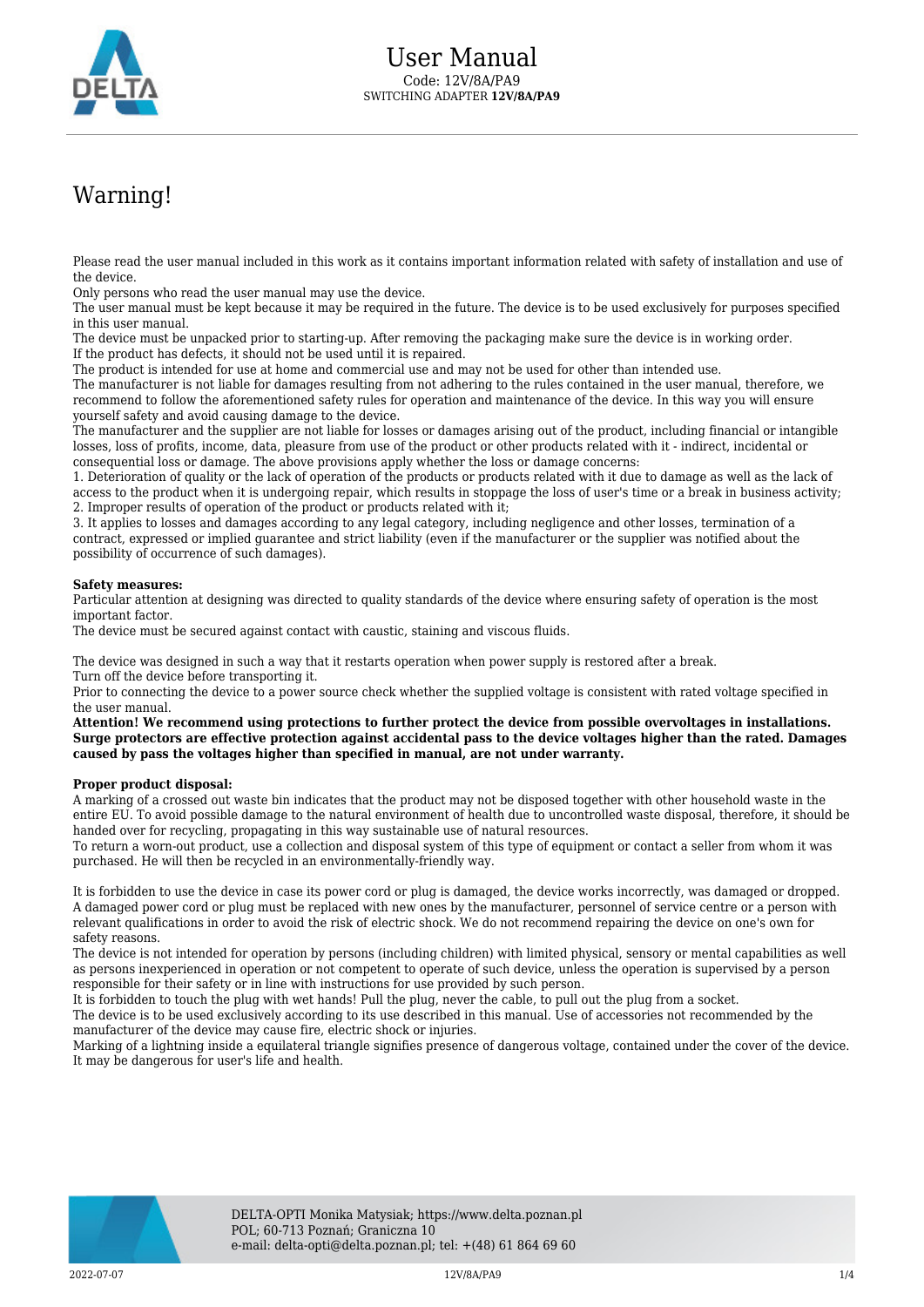

The power supply adapter is placed inside an aesthetic, solid made metal enclosure. Adapter operation is indicated by LED placed on the casing box. The output voltage of the adapter is stabilized. The adaptor has 9 separate power lines (allows to connect up to 9 devices). Max. load of single output is 1.5A, but the total load is equal 8A and should not be exceeded. Assuming evenly consumption of all 9 outputs, the max. load per single output is equal 880mA. Each power line is protected by a polymer fuse and has a LED indicator informing about output voltage presence.

Attention! If the power adaptor is using for continuous work (24H) the rated current of the adaptor should be less than 80% of the maximal current. Please pay attention for proper cooling conditions of the power adaptor during work!



| Adapter type:                          | Switching                     |
|----------------------------------------|-------------------------------|
| Output voltage:                        | 12 V DC                       |
| Output voltage adjustment:             | 11  12.7 V                    |
| Max. output current (total):           | 8 A                           |
| Max. output current for single output: | 1.5A                          |
| LED indication:                        | ✓                             |
| Protections:                           | • Overload<br>• Short-circuit |
| Input voltage:                         | 230 V AC                      |
| Power:                                 | 96 W                          |
| Number of outputs:                     | 9                             |
| Connector type:                        | Cable terminals               |
| Housing type:                          | Metal, wall-mounted           |
| Key closed:                            | ✓                             |
| Weight:                                | 1.47 kg                       |
| Dimensions:                            | 236 x 207 x 52 mm             |
| Guarantee:                             | 2 years                       |

Power adapter view in lockable casing:

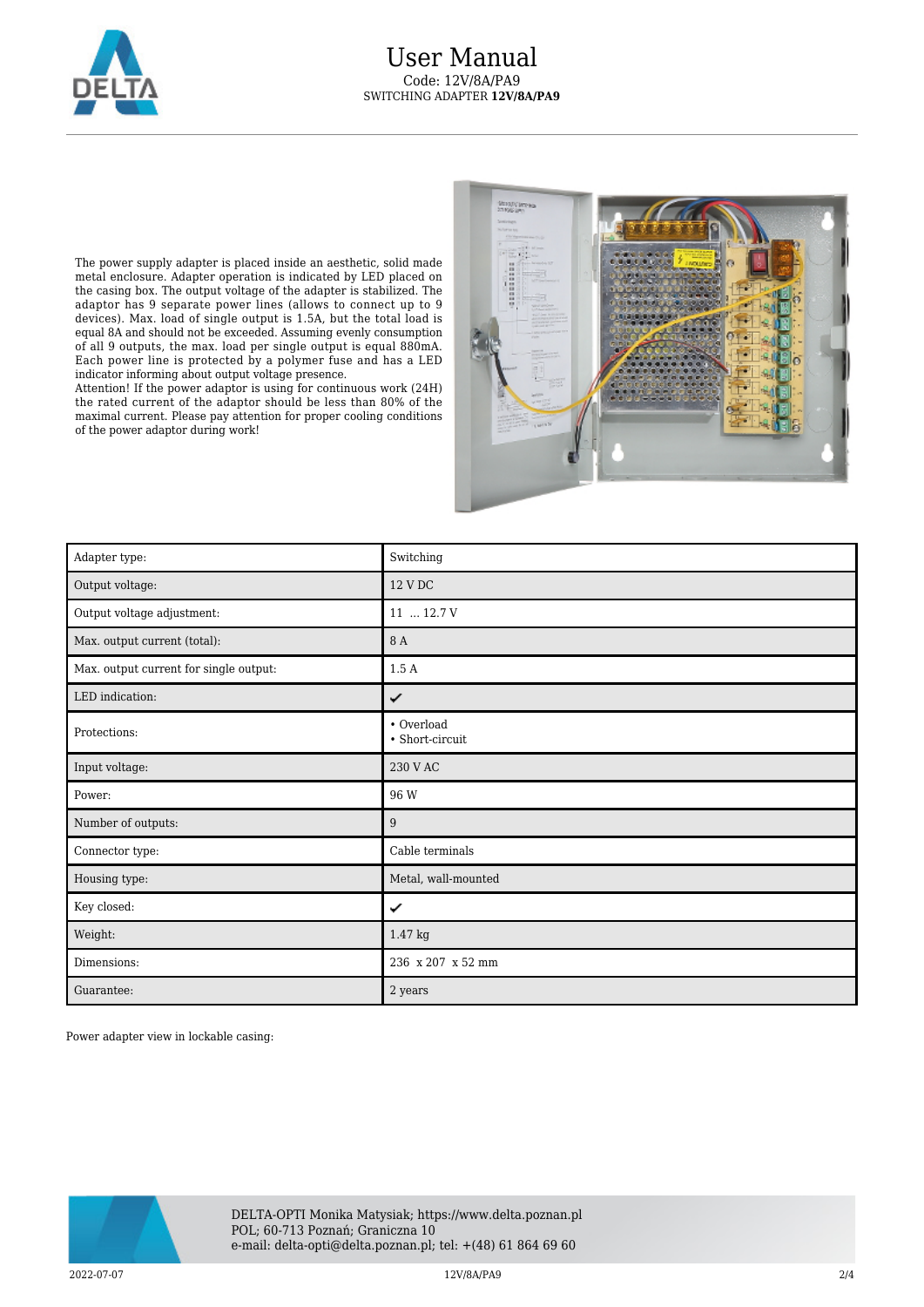



Internal view:



Power cables holes (side and bottom):



DELTA-OPTI Monika Matysiak; https://www.delta.poznan.pl POL; 60-713 Poznań; Graniczna 10 e-mail: delta-opti@delta.poznan.pl; tel: +(48) 61 864 69 60

 $12V/8A/PA9$   $3/4$